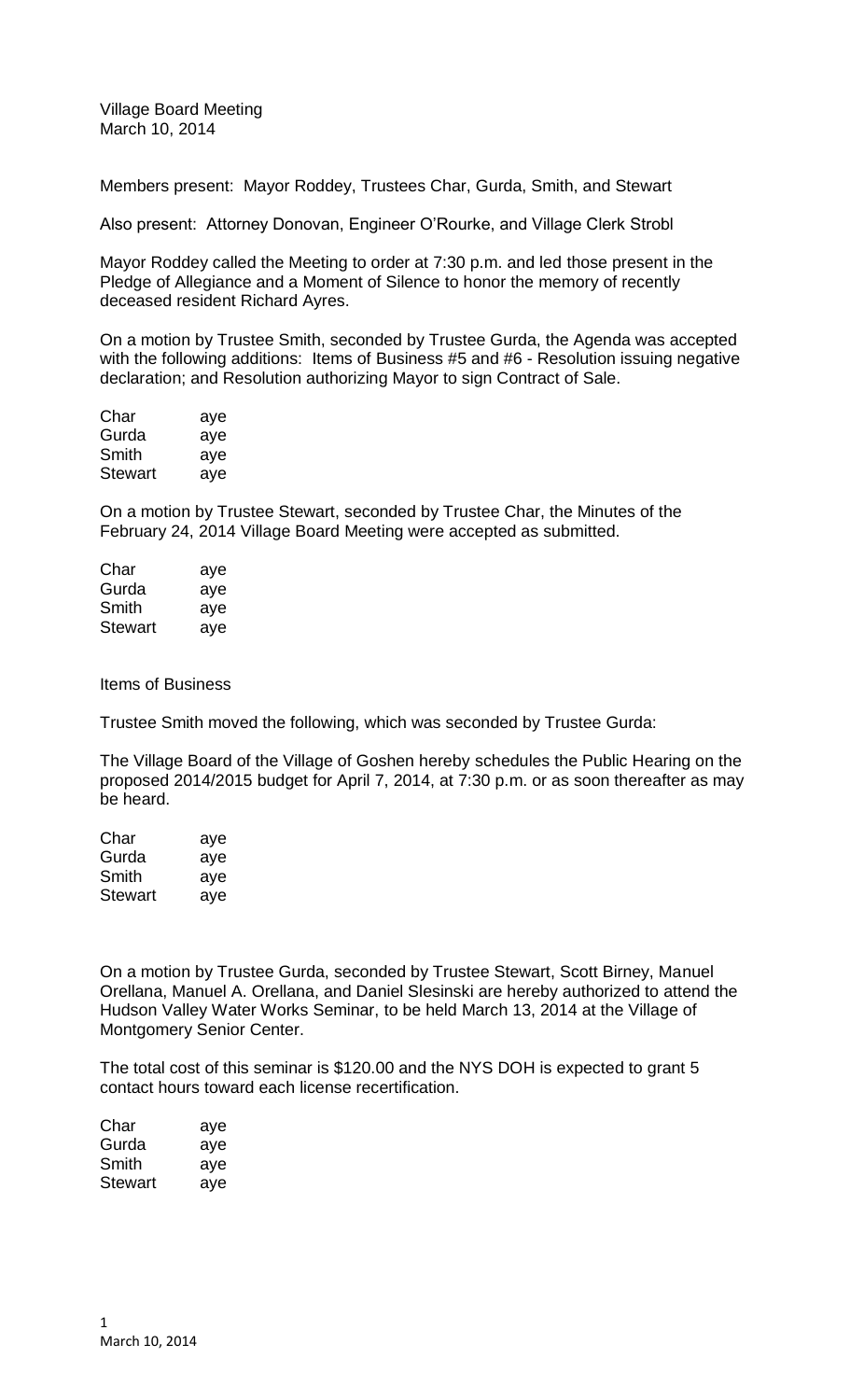On a motion by Trustee Gurda, seconded by Trustee Stewart, Scott Birney, Manuel Orellana, Manuel A. Orellana, and Daniel Slesinski are hereby authorized to attend the Hudson Valley Water Works Seminar, to be held March 13, 2014 at the Village of Montgomery Senior Center.

The total cost of this seminar is \$120.00 and the NYS DOH is expected to grant 5 contact hours toward each license recertification.

| Char    | aye |
|---------|-----|
| Gurda   | aye |
| Smith   | aye |
| Stewart | aye |

Trustee Char moved the following, which was seconded by Trustee Smith:

**WHEREAS,** Howard Dragunoff, of Action Enterprises, Woodbridge CT, has applied for a permit for the peddling of balloons and novelties on March 16, 2014; and

**WHEREAS,** Mr. Dragunoff has fulfilled the requirements for obtaining such a permit, and has paid the applicable fees and posted the required bond, as required by Chapter 14, Article II of the Code of the Village of Goshen;

**NOW, THEREFORE,** the Village Board of the Village of Goshen directs the Village Clerk to issue the requested Peddlers' License.

| Char    | aye |
|---------|-----|
| Gurda   | aye |
| Smith   | aye |
| Stewart | aye |

Mayor Roddey provided background on the Village owned property on Route 17M, prior to reading a resolution authorizing its sale. He noted that previous Board actions had included remediating the former stockpile, selling lumber to a forester, successfully petitioning the Town of Goshen to annex land, and negotiating a sales contract with Kikkerfrosch LLC.

## **RESOLUTION ISSUING NEGATIVE DECLARATION PURSUANT TO THE STATE ENVIRONMENTAL QUALITY REVIEW ACT ("SEQRA")**

Trustee Stewart moved the following, which was seconded by Trustee Char:

**WHEREAS**, the Village of Goshen is the owner of certain real property located at 2500 Route 17M, Goshen, New York which property is designated on the Tax Map as Section 117, Block 1, Lot 1, Section 117, Block 1, Lot 2 and a portion of Section 117, Block 1, Lot 3 and consists of approximately 115 acres of unimproved land; and

**WHEREAS**, the Village of Goshen has heretofore entered into negotiations with Kikkerfrosch, LLC, pursuant to which the Village has agreed to convey the property pursuant to the terms and provisions of that certain Contract of Sale between the parties which contract is on file with the Village Clerk; and

**WHEREAS**, the Village board of the Village of Goshen is Lead Agency for purpose of review pursuant to the State Environmental Quality Review Act ("SEQRA") as set forth at 6 NYCRR Part 617, *et seq*.; and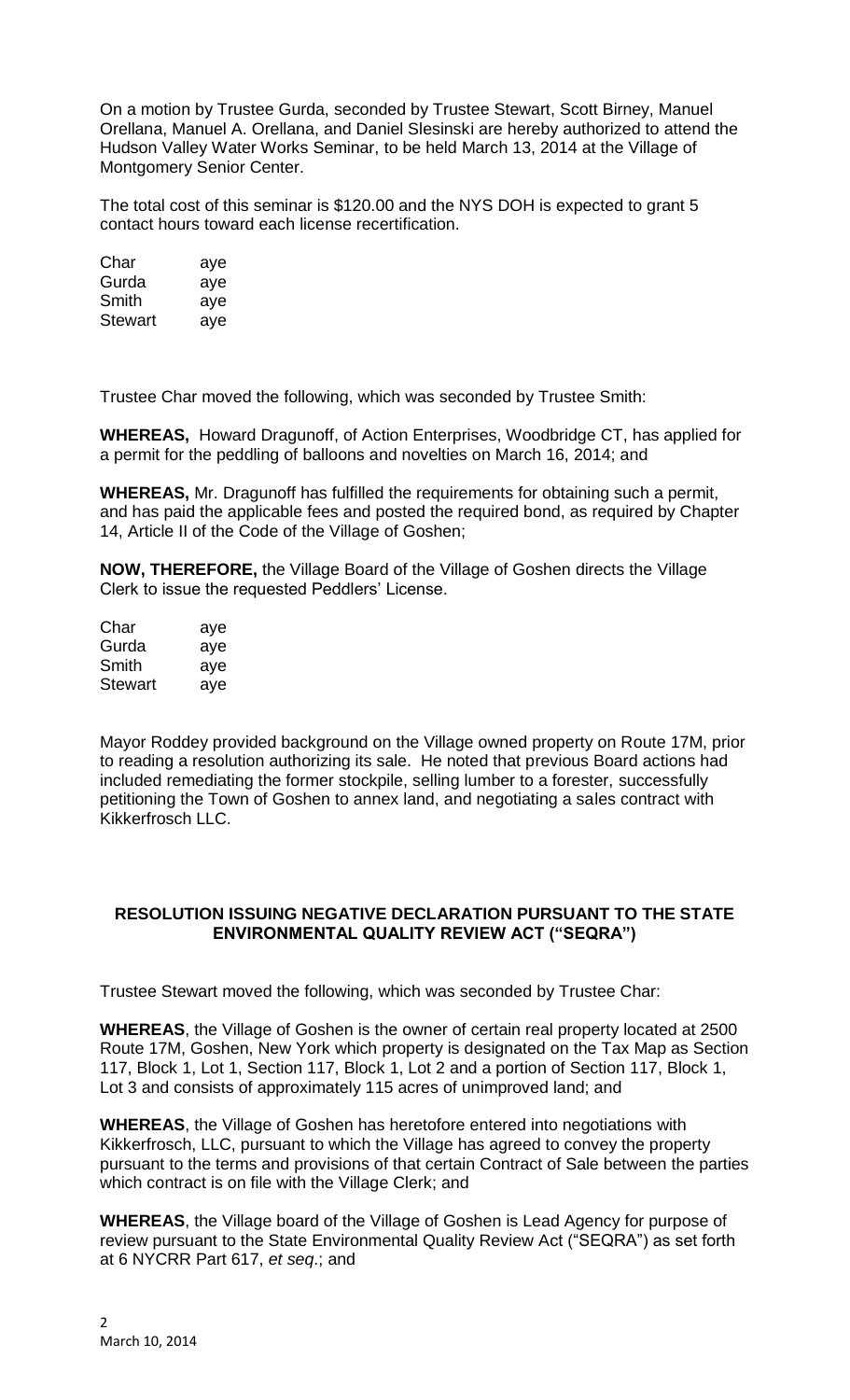**WHEREAS**, it is hereby determined that the conveyance of the property described herein shall have no significant adverse impact on the environment; and

## **NOW, THEREFORE, IT IS HEREBY:**

**RESOLVED THAT**, The Village Board for the Village of Goshen as Lead Agency, hereby issues a Negative Declaration pursuant to the applicable provisions of the State Environmental Quality Review Act as set forth at 6 NYCRR Part 617 *et seq.*

| Char    | aye |
|---------|-----|
| Gurda   | aye |
| Smith   | aye |
| Stewart | ave |

Trustee Char moved the following, which was seconded by Trustee Gurda:

**WHEREAS,** the Village of Goshen is the owner of certain real property located at 2500 Route 17M, Goshen, New York which property consists of approximately 115 acres and is comprised the tax parcels known and designated as Section 117, Block 1, Lot 1; Section 117, Block 1, Lot 2 and a portion of Section 117, Block 1, Lot 3;

**WHEREAS,** the Village of Goshen hereby determines that the property is not needed for any municipal purpose and therefore declares the said property to be surplus property; and

**WHEREAS,** the Village of Goshen hereby further determines that it is in the overall public interest to sell the said surplus thereby producing revenue for the Village of Goshen; and

**WHEREAS**, the Village therefore deems it in the overall public interest of the citizens of the Village of Goshen and in furtherance of the general health and welfare to convey title to the said property; and

**WHEREAS**, in order to ensure that adequate and fair consideration is received for the said premises the Village has contracted for and has obtained a certified appraisal from Valuation Consultants, Inc, dated February 10, 2014 which appraisal values the subject premises at \$1,750,000.00; and

**WHEREAS,** the Village of Goshen has heretofore entered into negotiations with Kikkerfrosch, LLC pursuant to which negotiations the Village of Goshen has agreed to convey and Kikkerfrosch, LLC has agreed to acquire the said property for the agreed upon sum of \$1,700,000.00; and

**WHEREAS,** the Village of Goshen hereby determines that the said sale price represents fair and adequate consideration for the subject premises;